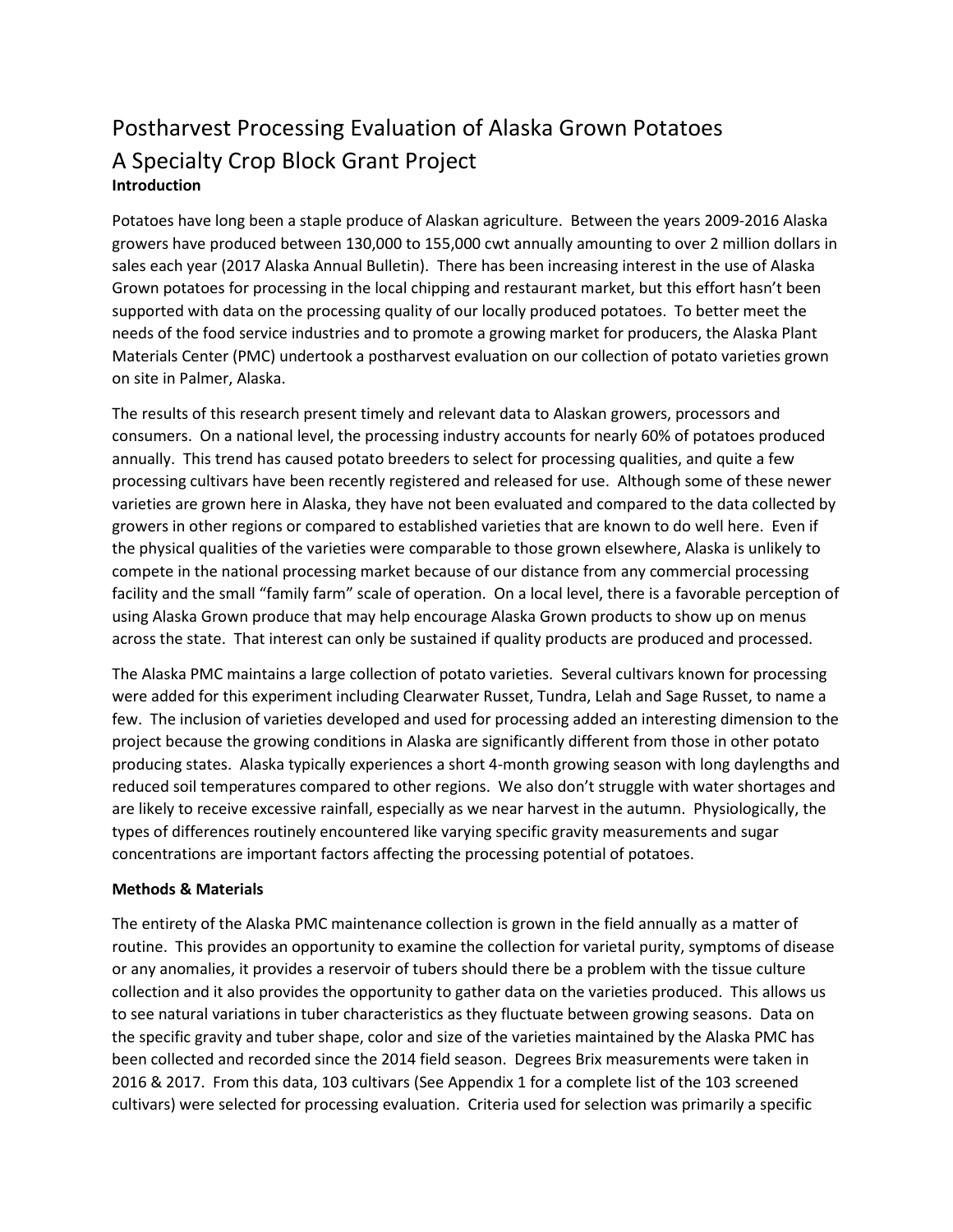gravity higher than 1.080 or a recommendation from the potato breeder for the cultivars use for processing. The degrees Brix measurement was also considered but was given less weight because the results proved to be highly variable.

The 2016 field season was used to add new varieties to the Alaska PMC collection and gather baseline data for the project. Data collected included tuber shape, size and color, specific gravity and degrees Brix. For comparison sugar concentration was also measured with a glucose strip and with a diabetes test kit. The glucose strip and the diabetes test kit were quickly discarded as a measure of sugar levels in the tubers because the results were consistently as high as the test could read or out of range making the expensive tests meaningless for comparison purposes.

The 2017 potato field was planted and maintained as usual. Through an operational oversight, the first 90 varieties planted did not receive any fertilizer. The tubers were smaller than usual, and yield was decreased for the affected potatoes as expected. Of the 15 varieties included in the final evaluation, Peter Wilcox, Atlantic, Allagash and Krantz did not receive any fertilizer. The tubers were planted May 30-31, 2017 and were evaluated weekly starting 5 weeks after planting. Chemical vine desiccation occurred 15 weeks after planting at 105 days, and harvest occurred 17 weeks after planting on September 26-27, 2017. In that time, we experienced 711 Growing Degree Days (GDD) according to the Alaska Climate Research Center as measured at the Palmer Airport. We also had several wind storms which damaged the vines of many varieties and likely affected yields and tuber quality as well. The top growth of the 90 field varieties that were not fertilized were markedly small and pale compared to the rest of the field although the specific gravity from the tubers was not notably inconsistent with that measured in other years when all the varieties were fertilized.

At harvest a 25-pound bag of each variety was collected and stored at 50°F with 99-100% humidity for 10-14 days. The temperature was slowly reduced over the following 2-week period to a holding temperature of 38°F and a holding humidity of 98%. After the tubers had equilibrated, a subsample of each of the 103 selected varieties weighing between 3.3-6.6 pounds was pulled and washed. This subsample was used to measure specific gravity which is determined by the formula;

Specific gravity =  $\frac{1}{2}$  weight of tubers in air (weight of tubers in air) – (weight of tubers in water)

A Martin Lishman Digital Potato Hydrometer was used to obtain the specific gravity. Results were compared with specific gravity measurements from previous years as that data was available i.e. cultivars new to the Alaska PMC collection had fewer years of data available. Additionally, a degrees Brix measurement was taken using an Atago Pocket Refractometer Pal-1.

In December 2017, the selected varieties were removed from 38°F storage, cut with a Redco InstaCut Series 15000 with a 3/8" (1 cm) screen and fried at 375°F for 3 minutes with a Pitco Economy Gas Fryer in canola oil. The material was not rinsed or pre-prepared in any way. The fries were compared to the USDA "Color Standards for Frozen French Fried Potatoes" (Fifth Edition, 2007), assigned a color rating and photographed (See Figures 1 and 2). A panel of volunteers tasted the fries and shared their assessment which was noted. Taste was used as the most influential selection criteria and the top 15 preferred varieties were selected for the next stage of evaluation.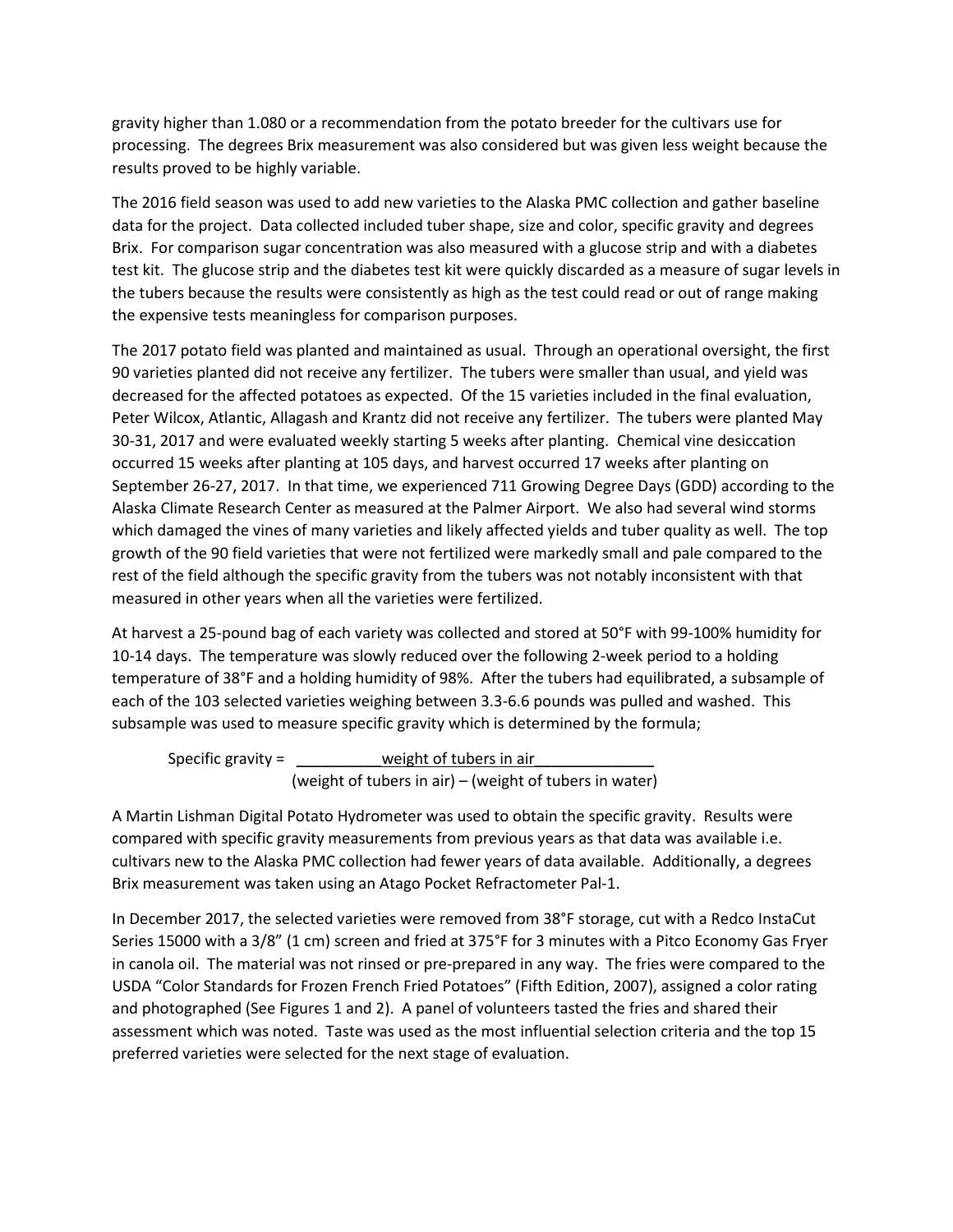On April 3, 2018, the 15 selected cultivars were removed from 38°F cold storage and placed at room temperature, approximately 60°F, and allowed to undergo reconditioning for 14 days. The philosophy behind reconditioning is that at warmer temperatures the respiration rate of a tuber will increase, and it begins to convert the reducing sugars glucose and fructose back into starch thereby decreasing the sugar concentration in the tuber. Reducing sugars react with available free amino acids during frying via the Maillard reaction and high levels of reducing sugars at processing result in unacceptably dark products (fries or chips) with an unappealing burnt taste.

On April 17, 2018, after 14 days of reconditioning, a five-person panel evaluated each of the varieties after they were sliced 3/8" thick and fried at 375°F for 3 minutes in canola oil. A value between 1-10, with 1 being unacceptable and 10 representing a highly favorable critique, was assigned for the following qualities: Color, Flavor, Texture, Appearance and Overall (See Figure 3). The color score in this instance was the opinion of the panel as to whether the fry was an appealing color, it is separate from the color rating based on the USDA color score chart. The overall category was an independent assessment from the panel, it was not an average of the other 4 criteria. In addition to being evaluated by the panel, the fries were also assigned a color rating based on the USDA Color Standards chart (Fifth Edition, 2007) and photographed. The data was compiled and analyzed and was compared to the USDA fry color rating obtained in the previous evaluation. The comments from both evaluations were considered as well. From the data, each of the varieties are ranked by potential processing quality (See Figure 4).

## **Results**

**Figure 1**: Data for the available specific gravity (SpG), annual °Brix, USDA Fry Color of tubers direct from cold storage (38°F), and USDA Fry Color of reconditioned tubers (60°F) presented for the 15 varieties selected for the final quantitative evaluation.

|                          | <b>SpG</b> | <b>SpG</b> | <b>SpG</b> | <b>SpG</b> | <b>°Brix</b> | <b>°Brix</b> | <b>FryColor</b> | <b>FryColor</b> |
|--------------------------|------------|------------|------------|------------|--------------|--------------|-----------------|-----------------|
| Variety                  | 2014       | 2015       | 2016       | 2017       | 2016         | 2017         | (38°F)          | (60°F)          |
| Allagash                 | 1.094      | 1.083      | 1.075      | 1.096      | 3.9          | 4.7          | 1               | 1               |
| <b>Atlantic</b>          | 1.103      | 1.081      | 1.103      | 1.093      | 6.3          | 5.2          | 3               | $\overline{2}$  |
| <b>Bushes Peanut</b>     | 1.121      | 1.098      | 1.108      | 1.081      | 4.2          | 4.8          | 3               | 4               |
| Cowhorn                  | 1.090      | 1.091      | 1.077      | 1.080      | NA           | 4.5          | 3               | 4               |
| <b>Gui Valley</b>        | 1.109      | 1.094      | 1.107      | 1.098      | 5.5          | 5.5          | $\overline{2}$  | $\overline{2}$  |
| <b>Krantz</b>            | 1.088      | 1.082      | 1.090      | 1.075      | 5.4          | 4.7          | 4               | 4               |
| Peanut                   | 1.121      | 1.076      | 1.108      | 1.076      | 4.6          | 4.4          | 4               | 4               |
| <b>Clearwater Russet</b> |            |            | 1.076      | 1.079      | 5.4          | 6.3          | 4               | 3               |
| Lamoka                   |            |            | 1.097      | 1.092      | 5.3          | 6.9          | 4               | 3               |
| Lelah                    |            |            | 1.102      | 1.090      | 5            | 5.8          | $\overline{2}$  | 3               |
| <b>Sage Russet</b>       |            | 1.055      | 1.087      | 1.065      | 4.6          | 3.8          | 4               | 4               |
| <b>Tundra</b>            |            |            | 1.091      | 1.086      | 4.9          | 5.1          | $\overline{2}$  | 3               |
| 4                        |            |            | 1.089      | 1.072      | 6.2          | 5.3          | 4               | 4               |
| <b>Peter Wilcox</b>      |            |            | 1.085      | 1.098      | 4.7          | 5.3          | 4               | 4               |
| <b>Alturas</b>           |            |            | 1.079      | 1.076      | 5.9          | 6.0          | 4               | 4               |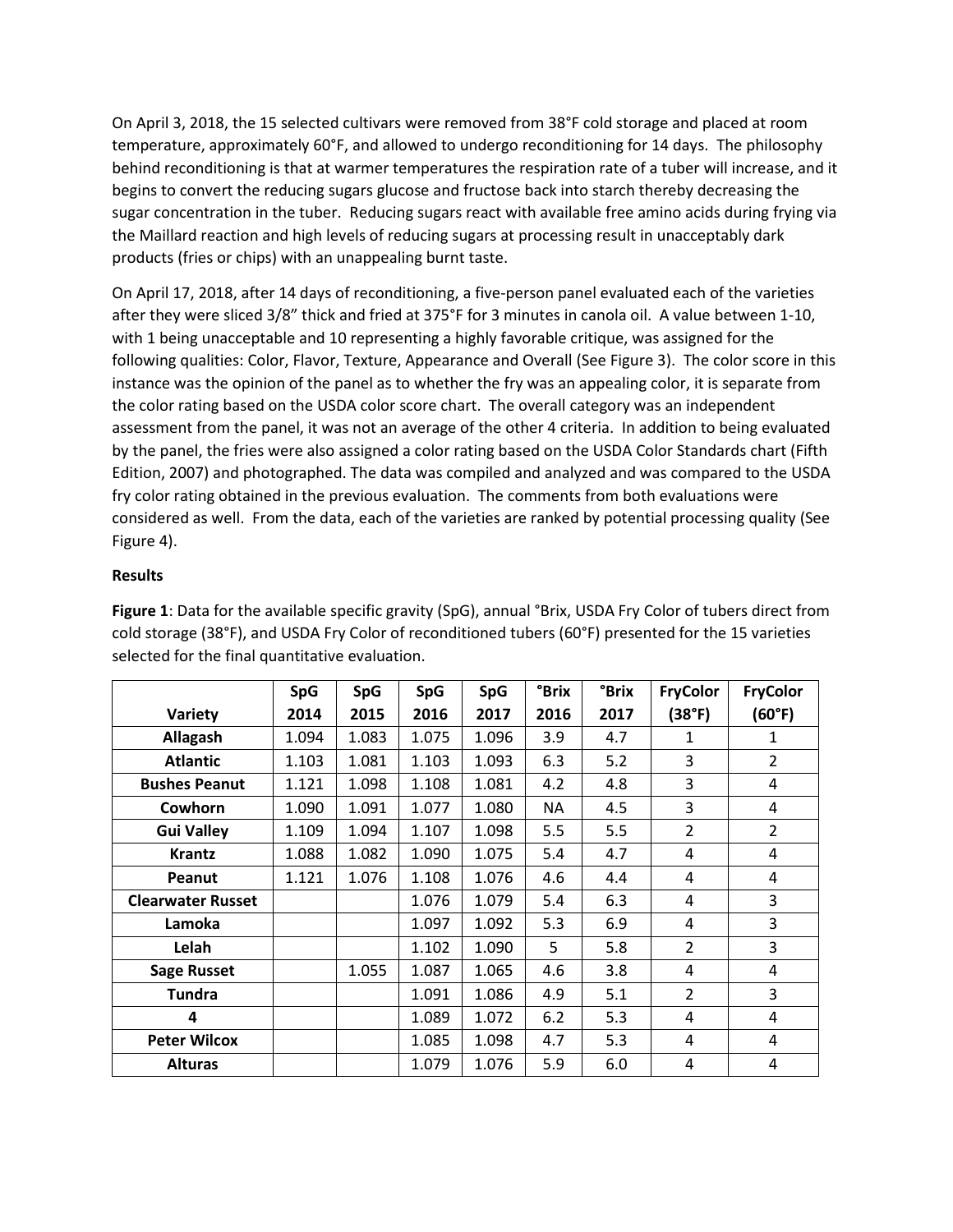Reconditioning and the final fry evaluation occurred approximately 7 months after harvest. Only three varieties improved their USDA color evaluation after reconditioning: Atlantic, Clearwater Russet and Lamoka. Eight varieties expressed no change in USDA fry color, however, of those varieties six had previously exhibited the lowest rating of a four, indicating an unacceptably dark fry color. Allagash and Gui Valley maintained an acceptable and consistent fry color throughout the storage period. Four varieties fried a darker color than was observed straight out of cold storage four months previously: Bushes Peanut, Cowhorn, Lelah and Tundra.



**Figure 2**: Some examples of the USDA Fry Color rating indicating the amount of reducing sugar present:

Note the small tubers resulting in short fries for Allagash and Atlantic, two of the varieties that did not get fertilized. Krantz was the darkest frying variety; darker than the USDA fry color rating of 4.

**Figure 3**: Average evaluation scores from the five-person assessment panel for each variety in each category (1=low appeal, 10=high)

| Variety                  | Color | <b>Flavor</b> | <b>Texture</b> | Appearance | <b>Overall</b> |
|--------------------------|-------|---------------|----------------|------------|----------------|
| Cowhorn                  | 4.8   | 3.0           | 5.4            | 5.4        | 4.0            |
| 4                        | 6.6   | 5.6           | 5.6            | 6.2        | 5.6            |
| Peanut                   | 6.4   | 7.4           | 6.8            | 6.2        | 6.6            |
| Tundra                   | 9.0   | 7.4           | 7.4            | 8.6        | 8.2            |
| Peter Wilcox             | 6.2   | 6.0           | 6.6            | 6.6        | 6.4            |
| Allagash                 | 7.4   | 7.2           | 7.4            | 8.0        | 8.0            |
| Sage Russet              | 4.8   | 5.0           | 5.4            | 5.0        | 5.0            |
| Atlantic                 | 8.4   | 7.4           | 8.4            | 8.2        | 8.2            |
| Lamoka                   | 5.8   | 3.6           | 5.8            | 6.2        | 4.2            |
| <b>Bushes Peanut</b>     | 4.0   | 5.4           | 5.6            | 4.2        | 5.0            |
| <b>Clearwater Russet</b> | 5.0   | 6.4           | 6.0            | 5.0        | 5.8            |
| <b>Gui Valley</b>        | 6.2   | 7.4           | 7.6            | 6.4        | 7.2            |
| Krantz                   | 4.0   | 5.0           | 5.8            | 5.2        | 5.2            |
| <b>Alturas</b>           | 4.6   | 6.2           | 6.6            | 5.4        | 6.0            |
| Lelah                    | 7.6   | 7.2           | 5.8            | 7.6        | 7.2            |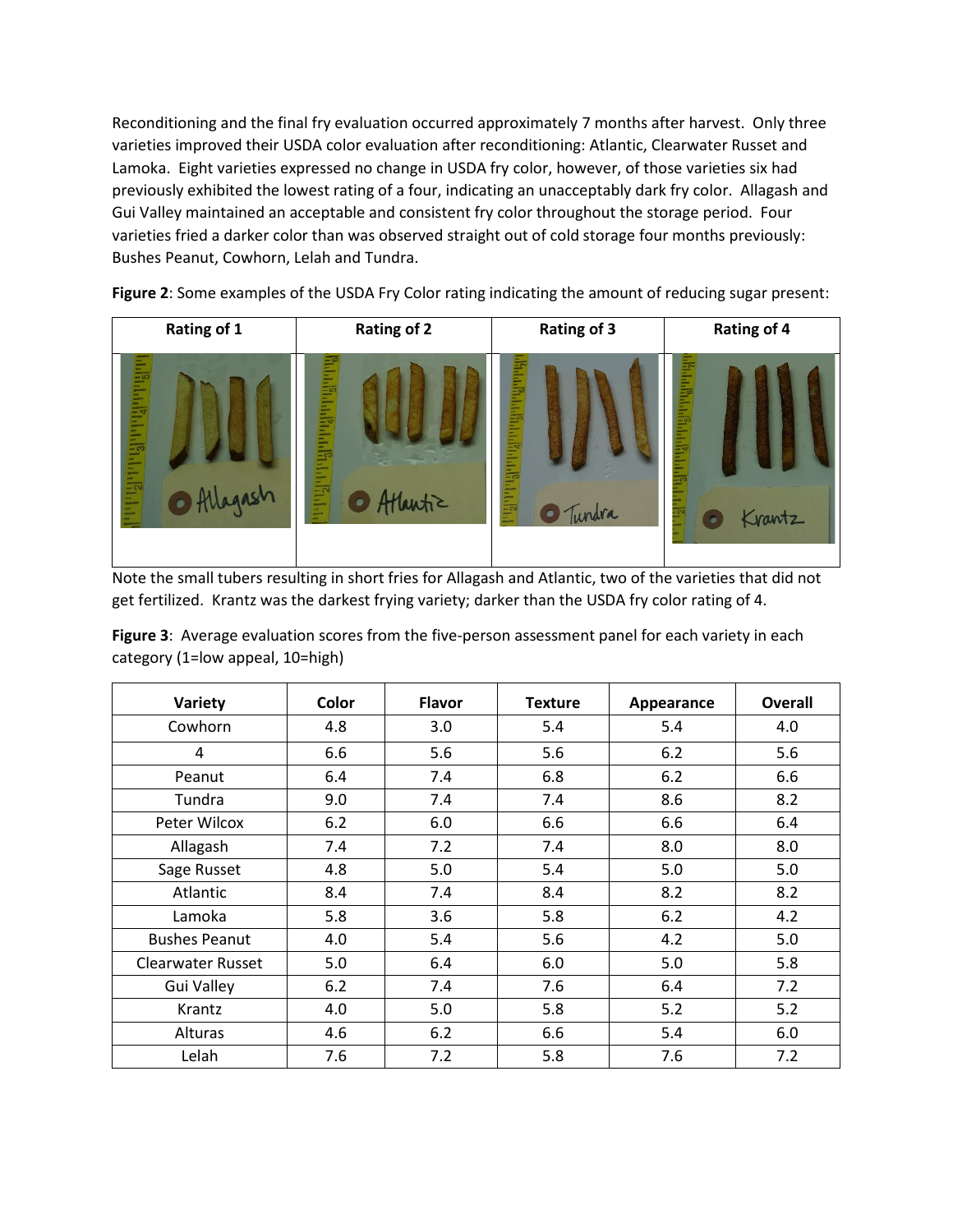These 15 varieties were all selected for the final evaluation because they produced an appealing tasting French fry direct from cold storage, even though many of them fried a color darker than is acceptable to commercial processors, which typically allow a maximum color rating of 2. It is interesting to note the flavor assessment after reconditioning. Cowhorn, for example, had a very nice potato flavor straight out of 38°F storage, but had a strong unpleasantly bitter aftertaste for the quantitative assessment. Krantz, though it measured a 4 on the color rating out of cold storage, did not fry as dark as it did after reconditioning and it was a selected variety partially because it had a nice crispy skin. Lamoka as well developed what was described as an acidic aftertaste after reconditioning and received a low flavor score.

|                      | <b>Overall</b> |                                                                   |
|----------------------|----------------|-------------------------------------------------------------------|
| <b>Variety</b>       | Average (x/10) | Tuber Description (Alaska field**)                                |
| Tundra*              | 8.2            | 3-4" Round tuber, white skin & flesh                              |
| Atlantic             | 8.2            | 3-4" Round tuber, white skin & flesh                              |
| Allagash Russet      | 8.0            | 3-4" Blocky oblong russet, white flesh                            |
| Gui Valley           | 7.2            | 3-4" Round tuber, white skin & flesh, pink eyes                   |
| Lelah*               | 7.2            | 3-4" Round tuber, white skin & flesh                              |
| Peanut               | 6.6            | 3-4" fingerling, tan skin, light yellow flesh                     |
| Peter Wilcox         | 6.4            | 3-4" blocky oblong tuber, variable purple skin, pale yellow flesh |
| Alturas*             | 6.0            | 5" Oblong russet, white flesh                                     |
| Clearwater Russet*   | 5.8            | 4-7" Oblong russet, white flesh                                   |
| 4                    | 5.6            | 4-6" Oblong russet, pale yellow flesh                             |
| Krantz               | 5.2            | 4-5" Blocky oblong russet, white flesh                            |
| Sage Russet*         | 5.0            | 5-6" Oblong russet, pale yellow flesh                             |
| <b>Bushes Peanut</b> | 5.0            | 5-7" Fingerling, tan skin, light yellow flesh                     |
| Lamoka*              | 4.2            | 4" Blocky round tuber, pale yellow flesh                          |
| Cowhorn              | 4.0            | 4-5" length fingerling, dark purple skin, white & purple flesh    |

**Figure 4:** Varieties in order of rank based on the overall score and a description of the tuber. This data is only based on the final quantitative evaluation of the panel.

**\*** Registered varieties that fall under Plant Variety Protection (PVP) regulations.

\*\*Results from Alaska PMC only; tuber sizes are likely very different under different growing conditions.

### **Discussion**

Potatoes grow very well in Alaska. They thrive in our short, cool summers and the tubers store extremely well through our long winter season. Potatoes have been used as a source of winter vegetables in South-East Alaska for over 200 years according to an article by Charles Bingham (2018) on the Sitka Local Foods Network. Even so, the Alaska potato growers face intense competition from high volume growers in other states that supply table stock and seed to local stores and nurseries. One of the comments we often hear from the growers is that they could easily produce more potatoes, but the market only supports a limited volume. It is encouraging to hear about a new venue for Alaska grown potatoes as a processing product. These conditions that make the potato a trusted dietary staple, however, offer some challenges to producing a high-quality processing potato.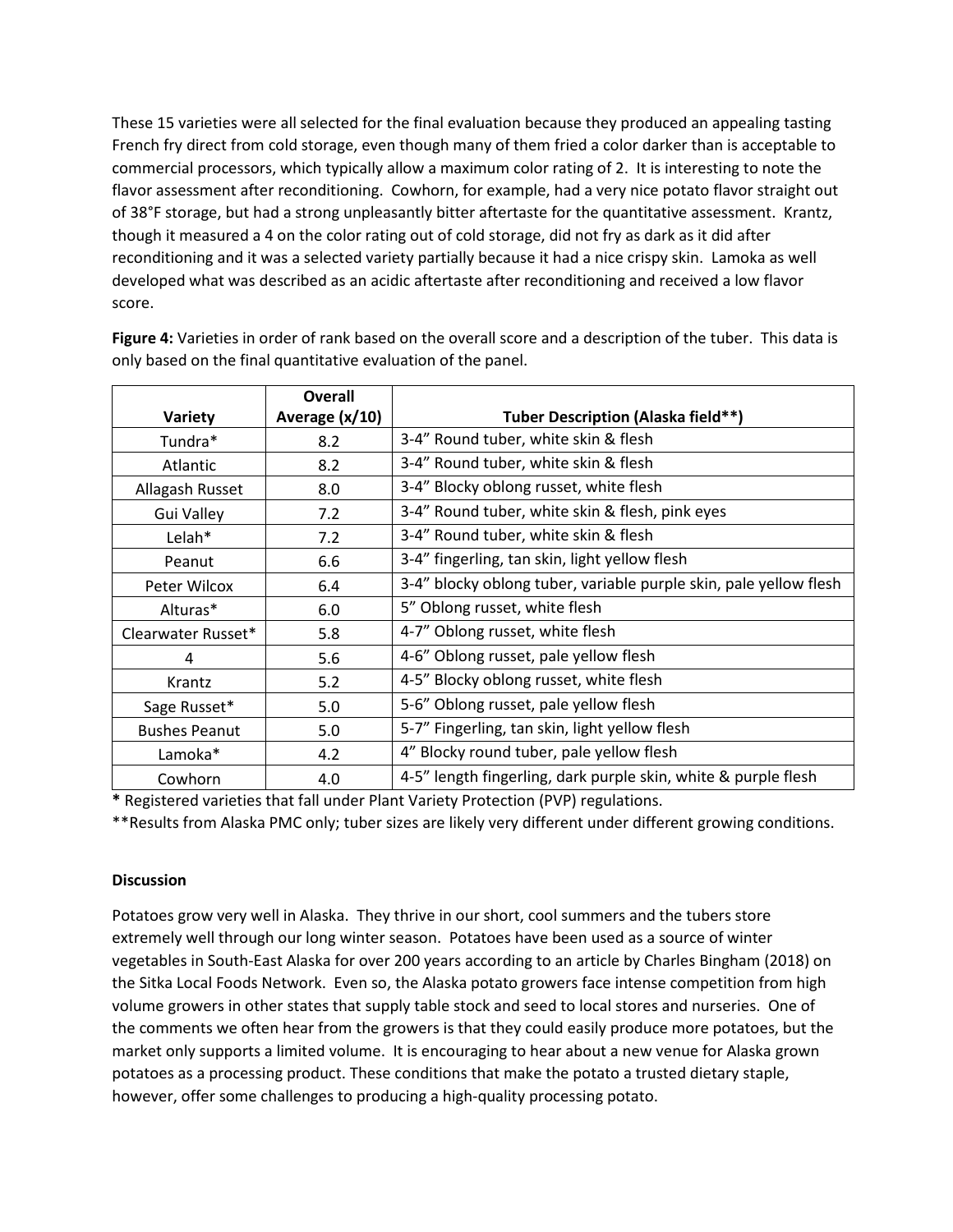One of the most common assessments for processing suitability is specific gravity, or a measure of the density of a tuber. Starch is the most abundant compound composing tuber solids and is therefore the most influential factor affecting tuber specific gravity (Potato Production Systems, 2003). A high starch content is preferred by processors because it gives a dry, flaky texture and decreases processing costs by reducing the amount of raw material needed, reducing the cooking time and reducing the amount of oil absorbed compared to tubers with higher water content i.e. low specific gravity (Potato Production Systems, 2003). The amount of starch in a tuber is primarily variety specific, but it is influenced by environmental and management factors and therefore has a seasonal and regional variability. Some of the environmental factors in Alaska that affect specific gravity are the chemical maturity of the tubers and the amount of moisture in the soil at harvest. Alaska has a short growing season and many processing potatoes tend to be late maturing varieties. Very late maturing varieties, like Russet Burbank, reach chemical maturity between 146-149 days in Parma, Idaho (Waxman, et al., 2018). The onset of frost and decreasing air temperatures require that we harvest before the tubers can meet that time standard. At chemical maturity, the sucrose level in the tubers reaches its minimum concentration and the starch content reaches its maximum concentration (Sowokinos, et al., 1988). Therefore, harvesting before potato tubers reach their chemical maturity results in low specific gravity and increased levels of sucrose which leads to higher levels of reducing sugars during storage. Chemical maturity also affects the metabolic activity of potatoes. If the potatoes are still growing, they are in a high metabolic state and will continue to absorb excess water from the soil if high moisture levels are present. A high-water content in the tubers will decrease the specific gravity measurement. Alaska is typically very cool and rainy in the fall and high moisture levels are consistently present in the soil.

| Variety                  | <b>Listed</b><br><b>Maturity</b> | # of days to<br><b>Maturity</b>    |  |
|--------------------------|----------------------------------|------------------------------------|--|
| Tundra                   | Late                             |                                    |  |
| Atlantic                 | Mid                              | Early = $60-80$ days               |  |
| Allagash Russet          | Early-Mid                        | 9-11 weeks                         |  |
| <b>Gui Valley</b>        | Mid                              |                                    |  |
| Lelah                    | Mid-early                        |                                    |  |
| Peanut                   | Mid                              |                                    |  |
| Peter Wilcox             | Mid                              | $Mid = 80-100$ days<br>11-14 weeks |  |
| Alturas                  | Very Late                        |                                    |  |
| <b>Clearwater Russet</b> | Mid-late                         |                                    |  |
| 4                        | No Data                          |                                    |  |
| Krantz                   | Medium-Late                      |                                    |  |
| Sage Russet              | Mid-early                        | Late = $100-130^{+}$ days          |  |
| <b>Bushes Peanut</b>     | Mid                              | $14-19$ <sup>+</sup> weeks         |  |
| Lamoka                   | Late                             |                                    |  |
| Cowhorn                  | Mid-late                         |                                    |  |

#### **Figure 5: Field Maturity**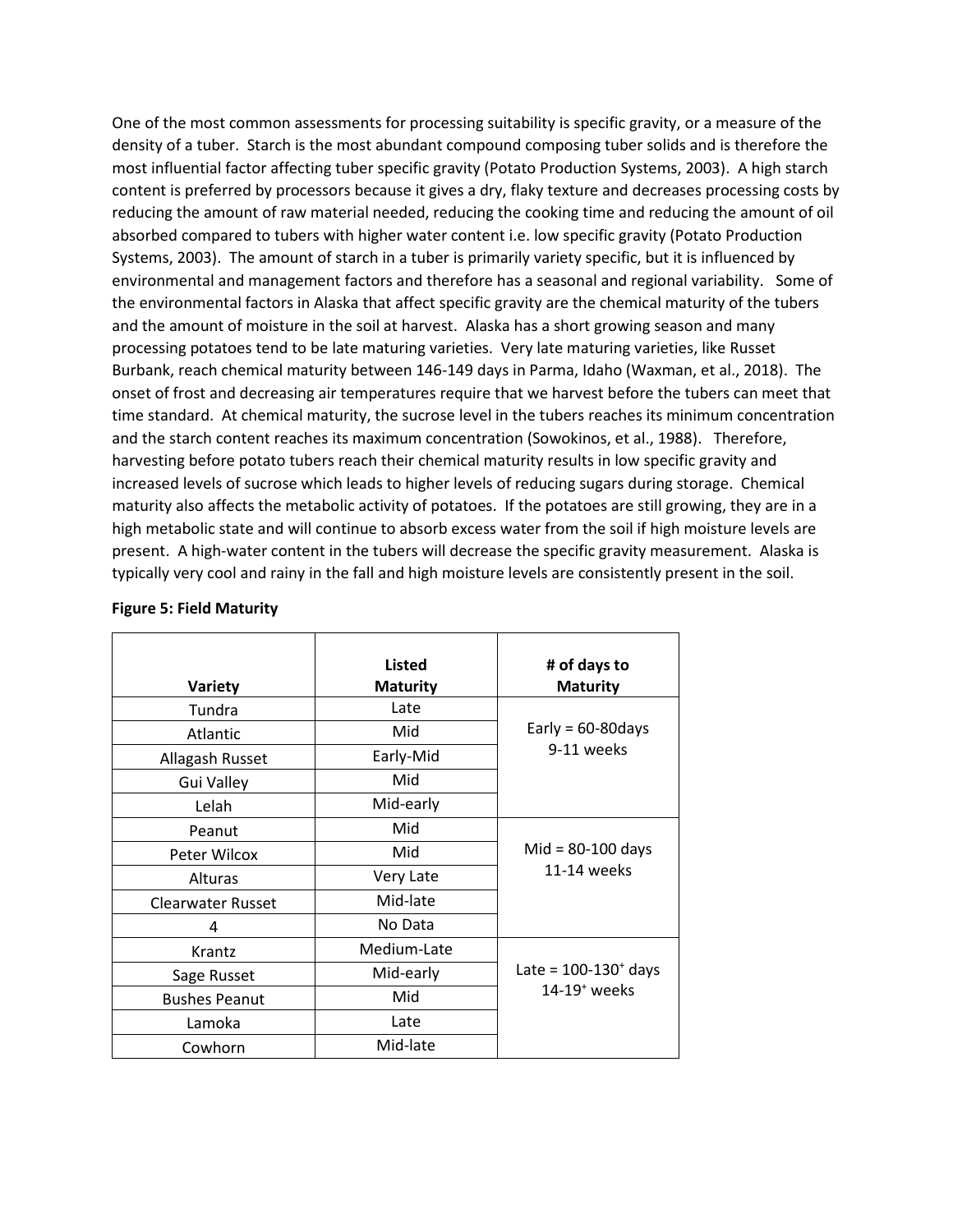In addition to specific gravity, another metric used to evaluate the processing potential of a potato variety is the amount of sugar present in the tubers at the time of use. Some varieties are best suited to processing fresh from the field and some can tolerate extended periods of storage. These considerations are a function of how the tuber processes sugar, specifically sucrose  $(C_{12}H_{22}O_{11})$ . Sucrose is produced by photosynthesis and is translocated to the tuber where it is formulated into starch and excess sucrose is stored. After harvest, the enzyme invertase becomes active in the tuber hydrolyzing stored sucrose into the 6-carbon sugars fructose and glucose (Sowokinos et al., 1988). The effect of this reaction, referred to as cold induced sweetening or CIS, is variety specific and CIS resistance has been a focus in the development of new processing varieties (Gupta, 2017). Fructose and glucose are the reducing sugars that participate in the Maillard reaction causing dark color in fried products. Sucrose does not cause the same problematic darkening when present in the tubers. Therefore, a variety with a high sucrose content can be successfully processed fresh from the field but may turn unacceptably dark when fried just a few days after storage. If a cultivar is susceptible to CIS, cold storage temperatures will exacerbate the production of reducing sugars (Rosen et al., 2018). Often product designated for commercial processing will be stored at 45-50°F to minimize the sweetening effect. It would have been very interesting to do a fry and evaluation straight out of the field and then store the varieties that were processed for this trial at various temperatures, however, the Alaska PMC only has a single field storage unit and it is purposed for storing and keeping healthy seed from harvest to spring planting, so this trial was a "worst case scenario" for processing storage conditions.

Some take away points to consider when selecting varieties to grow and process in Alaska:

- The chemical maturity of the tubers is an important factor. Late maturing varieties will not have time to reach their highest specific gravity and lowest sugar levels which may present a problem especially after being stored.
- Reconditioning does not always improve the quality of the processed product. Know the variety with which you are working.
- Avoid the varieties in Appendix 1 that did not fry well. The Alaska PMC would recommend Tundra, Atlantic or Allagash for consideration as potential French fry varieties.

### **References**

- Bingham, Charles. "Forest Service, Sitka Tribe to harvest Tlingit potato garden for community on Oct. 19 (changed to Oct. 24)". *Sitka Local Foods Network*, 12 October, 2018, p. 2. sitkalocalfoodsnetwork.org
- Gupta, S.K., 2017. Predictive Markers for Cold-Induced Sweetening Resistance in Cold Stored Potatoes (*Solanum tuberosum* L.). *American Journal of Potato Research* 94 (4): 297-305.
- Rosen, C., Sun, N., Olsen, N.,Thornton, M., Pavek, M., Knowles, L., Knowles, N. 2018. Impact of Agronomic and Storage Practices on Acrylamide in Processed Potatoes. *American Journal of Potato Research* 95 (4): 319-327.
- Sowokinos, J.R. and D.A. Preston. 1988. Maintenance of potato processing quality by chemical maturity monitoring (CMM). Station Bulletin 586-1988 (Item No. AD-SB-3441). MN Agricultural Experiment Station. University of Minnesota.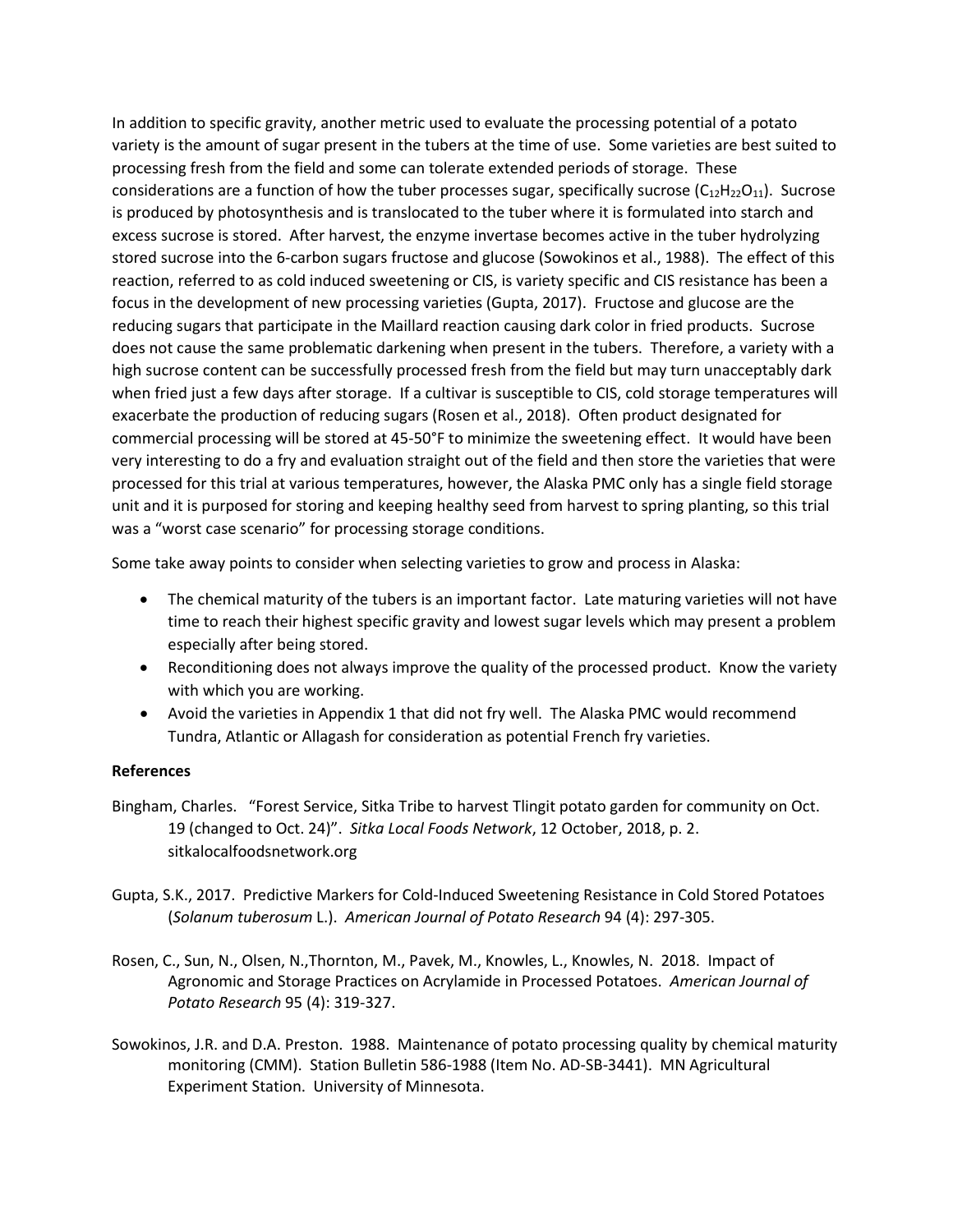- Sowokinos, J. R. and Love, S.L. 2003. Tuber Quality, *In* J. C. Stark and S. L. Love, (ed) *Potato Production Systems,* p. 329-343, University of Idaho Agricultural Communications.
- USDA, National Agricultural Statistics Service, 2017. Alaska Agricultural Statistics 2017 Annual Bulletin. https://www.nass.usda.gov/Statistics\_by\_State/Alaska/Publications/Annual\_Statistical\_Bulletin /2017/AKANNUAL2017.pdf
- Waxman, A., Stark, J., Guenthner, J., Olsen, N., Thornton, M., Novy, R., An Economic Analysis of the Effects of Harvest Timing on Yield, Quality, and Processing Contract Price for three Potato Varieties. *American Journal of Potato Research* 95 (5): 549-563.

|                        | <b>SpG</b> | <b>SpG</b> | <b>SpG</b> | <b>°Brix</b> | <b>SpG</b> | <b>°Brix</b> | Fry                     |                              |
|------------------------|------------|------------|------------|--------------|------------|--------------|-------------------------|------------------------------|
| Variety                | 2014       | 2015       | 2016       | 2016         | 2017       | 2017         | Color                   | <b>Comments</b>              |
| 772                    | 1.087      |            | 1.102      | 4.2          | 1.086      | 5.2          | 3                       | not fluffy, not weird        |
| <b>AK Sweetheart</b>   | 1.105      | 1.085      | 1.089      | 5.9          | 1.088      | 4.8          | $4+$                    | strange taste, OK consis     |
| Alaska Russet          | 1.102      | 1.095      | 1.1        | 4.6          | 1.098      | 5.2          | $\overline{4}$          | OK                           |
| <b>Allagash Russet</b> | 1.094      | 1.083      | 1.075      | 3.9          | 1.096      | 4.7          | $\mathbf{1}$            | Good! Not as fluffy as hoped |
| <b>Atlantic</b>        | 1.103      | 1.081      | 1.103      | 6.3          | 1.093      | 5.2          | $\overline{3}$          | Good                         |
| <b>Bakeking</b>        | 1.103      | 1.079      | 1.092      |              | 1.083      | 5.8          | $4+$                    | <b>Burnt flavor</b>          |
| <b>Banana</b>          | 1.093      |            | 1.083      | 6.1          | 1.077      | 4.2          | $\overline{\mathbf{4}}$ | Potato flavor (I liked it)   |
| <b>Belisle</b>         | 1.09       | 1.087      | 1.084      | 3.5          | 1.068      | 4.3          | $\overline{4}$          | Don't like                   |
| Bintje                 | 1.088      | 1.092      | 1.09       | 4.8          | 1.088      | 4.4          | $\overline{4}$          | Good consis & flavor         |
| <b>Blue Shetland</b>   | 1.089      | 1.089      | 1.089      | 5.9          | 1.093      | 6.8          | 3                       | mushy-strange flavor         |
| <b>Brigus</b>          | 1.08       | 1.078      | 1.093      |              | 1.081      | 4.6          | $\overline{4}$          | plain taste                  |
| <b>Bushes Peanut</b>   | 1.121      | 1.098      | 1.108      | 4.2          | 1.081      | 4.8          | 3                       | Good-fair fry                |
| Caribe                 |            | 1.083      | 1.087      | 5.1          | 1.073      | 4.4          | $\overline{4}$          | not good                     |
| <b>Century Russet</b>  | 1.101      | 1.075      | 1.084      | 6.6          | 1.079      | 5.1          | $\overline{\mathbf{4}}$ | Hard fry, not good           |
| Cherry Red             | 1.086      | 1.098      | 1.083      | 6.5          | 1.074      | 5            | $4+$                    | not done                     |
| Chieftain              | 1.081      | 1.086      | 1.088      | 6.2          | 1.082      | 5.1          | $4+$                    | taste burnt                  |
| Cornell 114            |            | 1.078      | 1.091      | 5.5          | 1.08       | 6.4          | $4+$                    | burnt taste, not good        |
| Cowhorn                | 1.09       | 1.091      | 1.077      |              | 1.08       | 4.5          | 3                       | Good potato flavor           |
| Denali                 | 1.106      | 1.088      | 1.097      | 5.3          | 1.092      | 5.8          | $\overline{4}$          | OK fry                       |
| Eersteling             | 1.09       | 1.081      | 1.089      | 4.3          | 1.087      | 5.6          | 3                       | strange aftertaste           |
| <b>Favorite Red</b>    | 1.107      | 1.087      | 1.083      | 5            | 1.085      | 4.9          | $\overline{4}$          | bitter-yuck                  |
| <b>Frontier Russet</b> | 1.093      | 1.076      | 1.097      | 6.1          | 1.08       | 5.5          | 4                       | not good taste               |
| Goldrush               | 1.101      | 1.07       | 1.078      | 6.2          | 1.084      | 5.1          | $4+$                    | OK-no strange taste          |
| Green Mountain         | 1.096      | 1.08       | 1.078      | 7.1          | 1.073      | 5.8          | $4+$                    | burnt flavor                 |
| <b>Gui Valley</b>      | 1.109      | 1.094      | 1.107      | 5.5          | 1.098      | 5.5          | $\overline{2}$          | Good! Flavor & consis OK     |
| Haida                  | 1.096      | 1.077      | 1.095      | 6.7          | 1.084      | 6.1          | $\overline{\mathbf{4}}$ | strong bitter spud taste     |

#### **Appendix 1: Full list of varieties screened for processing potential**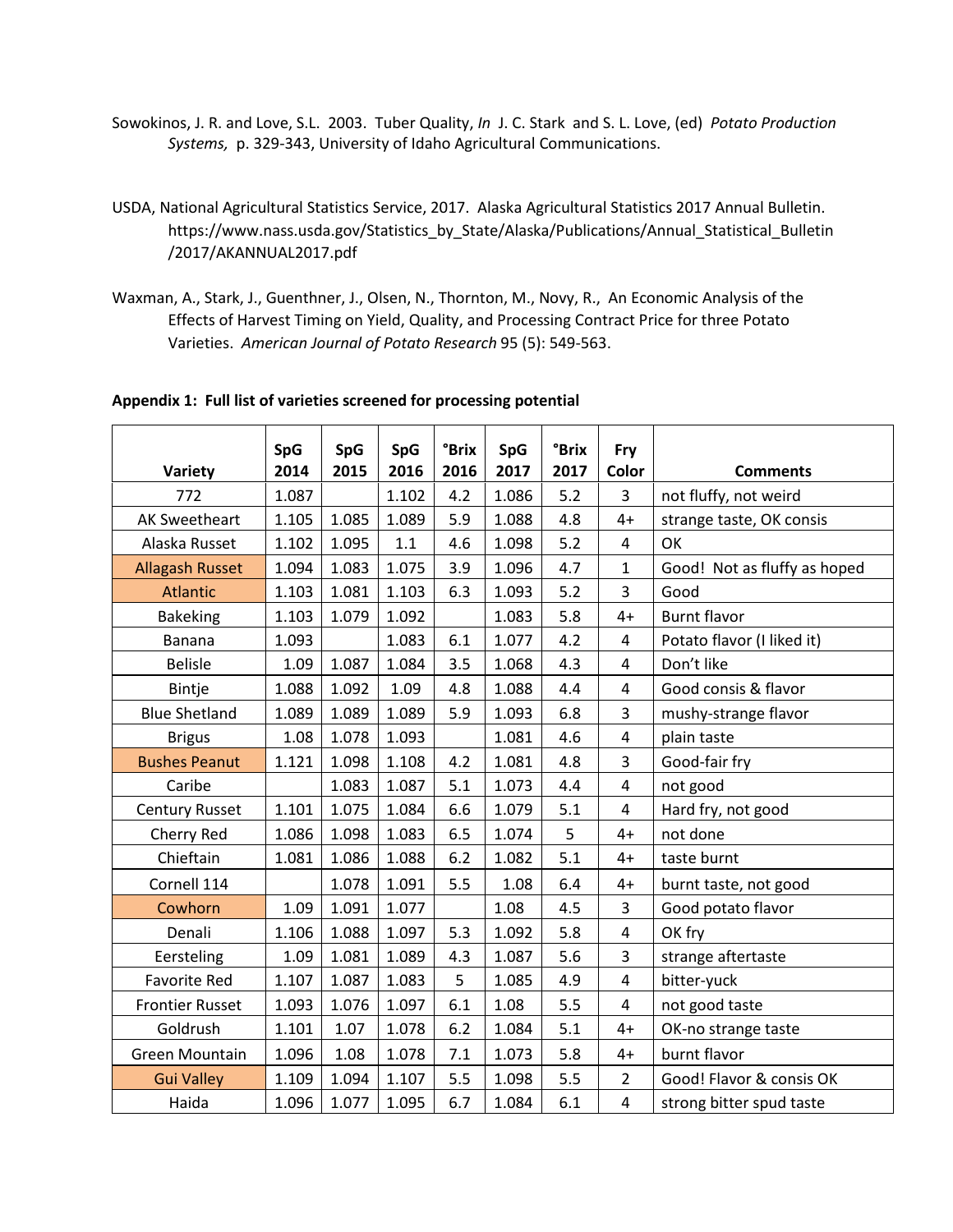| <b>Hilat Russet</b>   | 1.099 | 1.083 | 1.087   | 6.6 | 1.093 | 5.5                     | 4                       | dense-not weird taste        |
|-----------------------|-------|-------|---------|-----|-------|-------------------------|-------------------------|------------------------------|
| <b>Hilite Russet</b>  | 1.101 | 1.08  | 1.073   | 5.6 | 1.08  | 5                       | 4                       | sweet flavor                 |
| Kennebec              | 1.087 | 1.075 | 1.09    | 5.7 | 1.07  | 5.3                     | $\overline{4}$          | no                           |
| Kifli                 | 1.084 | 1.069 | 1.102   | 6.9 | 1.075 | 5.2                     | 4                       | burnt, limp                  |
| King Edward           | 1.095 |       | 1.084   | 5.6 | 1.071 | 4.2                     | $\overline{\mathbf{4}}$ | OK-not strange               |
| Krantz                | 1.088 | 1.082 | 1.09    | 5.4 | 1.075 | 4.7                     | 4                       | Good. Crispy skin            |
| Lemhi                 | 1.103 | 1.078 | 1.114   | 5.9 | 1.086 | 4.8                     | 4                       | Burnt skin, not fully cooked |
| Lenape                | 1.096 | 1.096 | 1.099   | 6.4 | 1.097 | 6                       | $\overline{4}$          | OK-not a standout            |
| Mainestay             | 1.092 |       | 1.092   | 6.2 | 1.083 | 6                       | $4+$                    | Burnt! Very! Yuck            |
| Mark Varshaw          | 1.1   | 1.077 | 1.105   | 5.1 | 1.074 | 5.7                     | 4                       | <b>Burnt</b>                 |
| Myatt's Ashleaf       | 1.094 | 1.084 | 1.092   | 5.3 | 1.091 | 5.5                     | 4                       | OK-no standout               |
| Nicola                | 1.083 | 1.073 | 1.086   | 6.6 | 1.074 | 6.1                     | 4                       | <b>Burnt</b>                 |
| Norgold Russ          | 1.092 | 1.071 | 1.09    | 6.3 | 1.079 | 5.3                     | 4                       | Not Good-burnt               |
| <b>Norking Russ</b>   | 1.095 | 1.078 | 1.087   | 3.7 | 1.082 | 5.2                     | 4                       | Burnt, limp, strange taste   |
| <b>NY128</b>          | 1.099 | 1.076 | 1.105   | 4.4 | 1.086 | 5                       | 4                       | No                           |
| O'Keefe Superior      | 1.088 | 1.07  | 1.096   | 7.2 | 1.08  | 6.3                     | 4                       | SO-SO                        |
| Peanut                | 1.121 | 1.076 | 1.108   | 4.6 | 1.076 | 4.4                     | 4                       | OK, prob. Best so far        |
| Pike                  | 1.093 | 1.07  | 1.085   | 6.1 | 1.087 | $\overline{7}$          | $4+$                    | burnt                        |
| Pimpernel             | 1.101 | 1.082 | 1.098   | 7.8 | 1.089 | 6.6                     | 4                       | burnt                        |
| <b>Purple Viking</b>  | 1.095 | 1.078 | 1.095   | 5.6 | 1.074 | $\overline{\mathbf{4}}$ | 4                       | bad flavor                   |
| Ramblin' Rose         | 1.107 | 1.077 | 1.09    | 5.9 | 1.081 | 4.3                     | 4                       | OK-not weird                 |
| Ranger Russet         | 1.102 | 1.081 | 1.082   | 5.9 | 1.072 | 5.4                     | 4                       | burnt                        |
| Ratte                 | 1.104 | 1.066 | 1.086   | 4.9 | 1.073 | 5.6                     | 4                       | <b>Strange Flavor</b>        |
| <b>Red Beauty</b>     | 1.081 | 1.069 | 1.083   | 4   | 1.072 | 5.8                     | 4                       | Burnt, otherwise OK          |
| <b>Red Gold</b>       | 1.093 | 1.087 | 1.089   | 5.3 | 1.087 | 5.2                     | 4                       | Yuck                         |
| Ricter's Jubel        | 1.092 | 1.084 | 1.103   | 5.8 | 1.088 | 5.2                     | 4                       | No                           |
| Robinta               | 1.09  | 1.078 | 1.099   | 5.6 | 1.08  | 4.4                     | 4                       | No                           |
| Rose Gold             | 1.087 | 1.079 | 1.085   | 5.6 | 1.083 | 4.8                     | 4                       | No                           |
| <b>Russet Burbank</b> | 1.093 | 1.071 | 1.087   | 4.7 | 1.075 | 5.4                     | 4                       | No.                          |
| Russet Norkota        | 1.102 | 1.068 | 1.094   | 5.8 | 1.076 | 5.7                     | 4                       | Strange                      |
| Shepody               | 1.082 | 1.065 | 1.095   | 5.3 | 1.075 | 6.7                     | 4                       | Yuck                         |
| <b>Skerry Blue</b>    | 1.093 | 1.087 | 1.091   | 3.9 | 1.08  | 5.4                     | 3                       | OK                           |
| Slovenian Crescent    | 1.093 | 1.082 | 1.083   | 6.3 | 1.08  | 5.4                     | 4                       | Limp, OK flavor, burnt edges |
| Snowchip              | 1.085 | 1.088 | 1.091   | 5.5 | 1.083 | 7.5                     | 4                       | no                           |
| <b>Stick Valley</b>   | 1.08  | 1.077 | $1.1\,$ | 6.7 | 1.086 | 6.7                     | 4                       | Some like it, I don't        |
| Suncrisp              | 1.102 | 1.098 | 1.105   | 6.2 | 1.092 | 7.4                     | 4                       | No                           |
| Sunrise               | 1.087 | 1.078 | 1.086   | 5.6 | 1.085 | 5.8                     | 4                       | Yuck                         |
| Superior              | 1.09  | 1.071 | 1.088   |     | 1.076 | 6.2                     | 4                       | Yuck                         |
| <b>Taebok Valley</b>  | 1.087 | 1.087 | 1.109   | 4.5 | 1.084 | 6.9                     | 4                       | Sweet-OK                     |
| <b>Teton Russet</b>   | 1.099 | 1.08  | 1.103   | 6.5 | 1.086 | 6.7                     | 4                       | No                           |